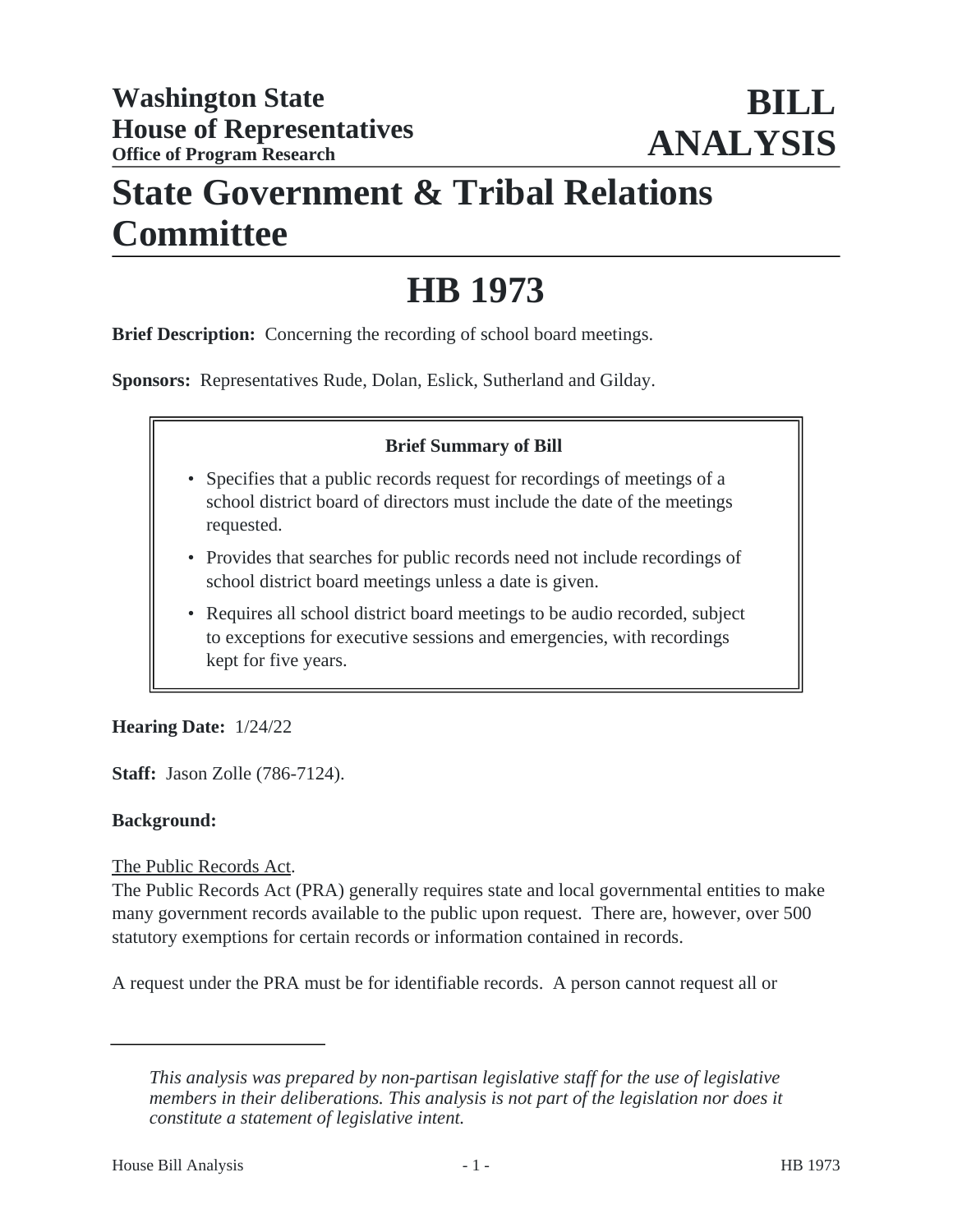substantially all of the records of an agency. A person may, however, request all of the records regarding a particular topic or containing a particular keyword or name.

### The Open Public Meetings Act.

The Open Public Meetings Act (OPMA) requires many governmental entities to conduct their meetings in public. Any member of the public is entitled to attend a meeting subject to the OPMA without having to provide a name or fulfill any other condition. Governing bodies may not vote by secret ballot, and minutes of these meetings are open to public inspection.

The OPMA permits governmental entities to conduct meetings at sites other than the regular meeting site in emergency situations. Notice requirements do not apply to such meetings.

Governing bodies are permitted to hold nonpublic executive sessions for limited purposes. These purposes include:

- considering certain matters related to national security or a data security breach;
- considering real estate purchases or sales, when doing so publicly would affect the price;
- reviewing negotiations on publicly bid contracts, when doing so would increase costs;
- evaluating the performance of, or complaints or charges brought against, a public officer or employee;
- evaluating the qualifications of job applicants or candidates to appoint to elective office;
- discussing certain matters with legal counsel related to enforcement actions, litigation, or—in certain circumstances—potential litigation; and
- considering certain grant applications and grant awards.

### **Summary of Bill:**

#### The PRA.

A PRA request for recordings of meetings of a school district board of directors must specify the date of the meetings requested. When a school district is searching for and providing records in response to a PRA request, the district must only consider whether the date of a meeting has been given.

It is not a violation of the PRA if the school district is unable to provide a recording of a school district board meeting because of technical issues.

### The OPMA.

All regular and special meetings of a school district board of directors at which a final action is taken or formal public testimony is accepted must be audio recorded, except for:

- executive sessions: and
- meetings conducted in an emergency situation.

The audio recordings must include comments made by the directors and the public, if formal public testimony was accepted. Audio recordings must be kept for at least five years.